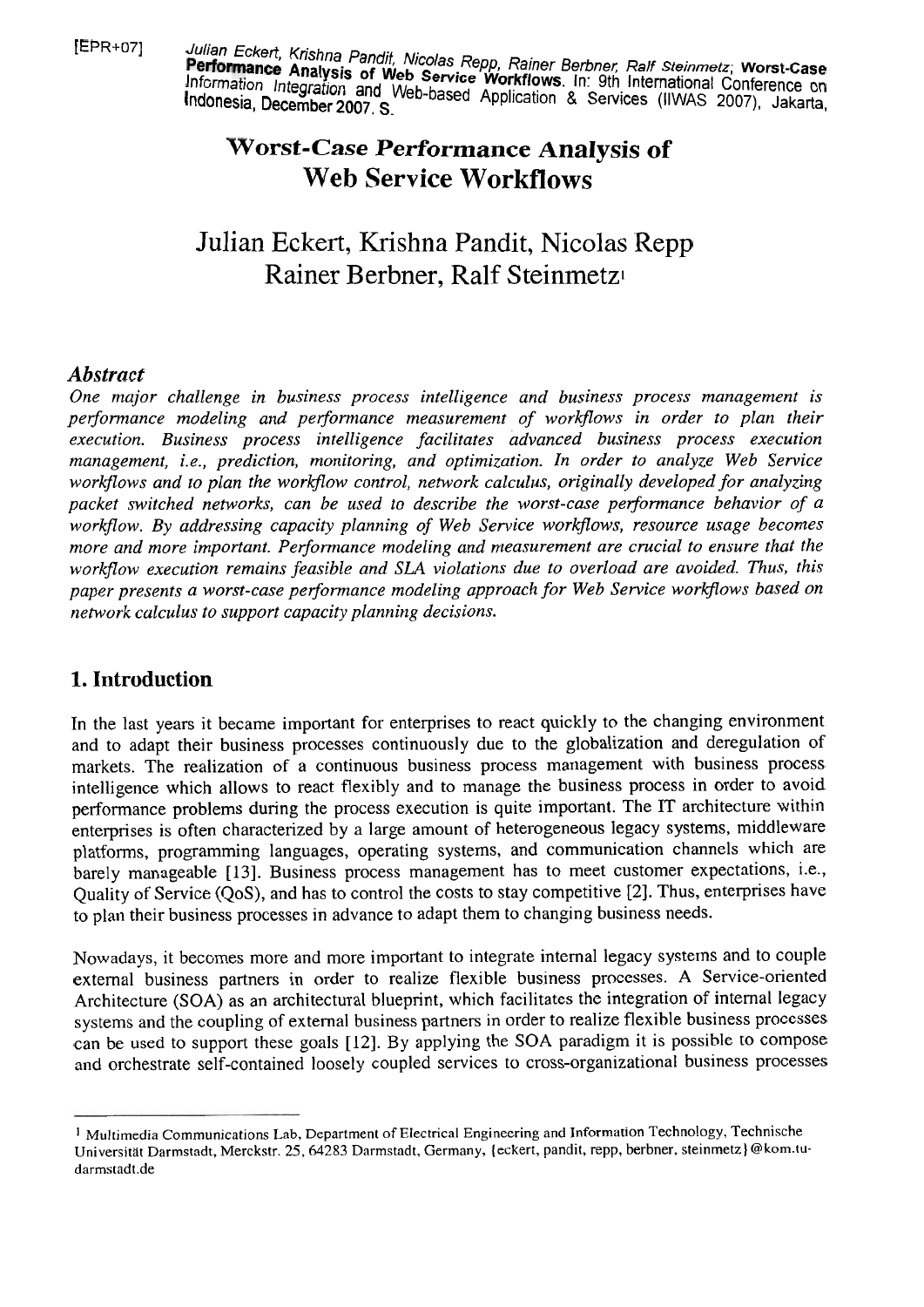even from external partners. In order to implement workflows based on services, regardless of the underlying legacy systems, Web Services as an Open standard are often used **[3].** 

In our previous work **[SI** [6] **[7]** we presented a heuristic-based detailed workflow execution approach based on Web Service technology which enables the selection of specific Web Services at runtime as well as replanning mechanisms. In **[8]** a capacity planning approach for Web Service workflows is described in order to plan the workflow control in advance. To avoid the risk of poor workflow performance, business process intelligence, capacity planning of workfiows, business process automation, and performance analysis are similarly important. Modeling workflows has been widely studied, e.g., in **[I].** Generally statistical models are employed. However, they are not always appropriate. Certain customers demand deterrninistic QoS and are willing to pay for it. Further, the drawback of statistical models is that if the performance goal is not achieved, the question arises whether this is due to false assumptions or a statistical fluctuation.

In this paper, we focus on the worst-case performance analysis for Web Service workflows. The performance of a process is quite important for the workflow controller in order to decide how many instances of a workflow have to be executed to ensure that all requests can be served. We use network calculus as the tool for modeling the worst-case performance.

## **2. Network Calculus Basics**

Network calculus is a system theory for deterministic queuing systems. It has been developed in the 1990s and is widely used in the context of deterministic QoS in packet switched networks. The system theory approach generally means modeling a phenomenon by three entities: a system, an input and an output. The system maps an input to an output. This approach is widely spread in the field of electrical engineering, especially in communications and control systems. Network calculus brings the system theory approach to computer networks. The input is the traffic flow that is originated at the sender, the system models the network which introduces delays, packet loss, etc., and the output is the traffic flow that arrives at the receiver. With this model, the performance of a network can be analyzed by evaluating whether the traffic flow arriving at the receiver is appropriate. One particularity about network calculus is that in contrast to classical system theory, it builds on min-plus algebra as a mathematical foundation. In min-plus algebra the addition operator is the "minimum"-operator and the multiplication operator is the "plus"-operator. The reason for this is that while normal, i.e., "plus-times" algebra is well suited for describing physical systems, min-plus algebra is suited for describing man-made systems **[4].** The characteristic of a man-made system generally is that there are customers which share a resource while having a goal. In computer networks, the customers are data packets, the resource is the network and the goal is to maximize the throughput or to minimize the delay.

We will show in this paper that this model is also suited to describe business processes, where the customers are the requests, the shared resources are the service providers and the goal is something along the lines of maximizing the number of executed requests, minimizing the cost, etc.

This chapter provides a non-mathematical overview of the concepts and definitions used in the Course of this paper. An excellent textbook on network calculus is **[9],** a concise introduction covering all theorems and definitions used here can be found in [10].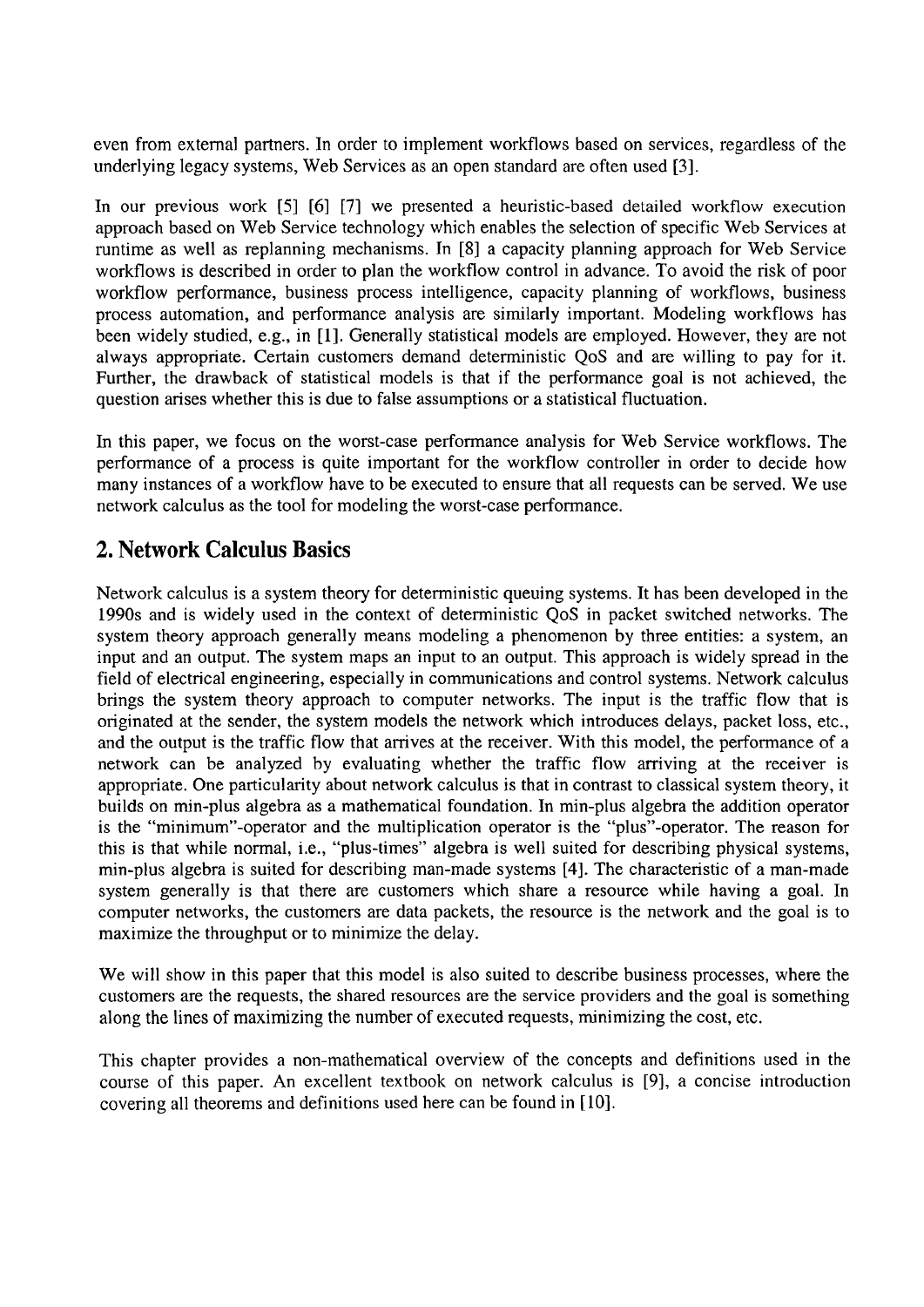#### **2.1. Arrival Curve**

The arrival curve is the input to the system. Unlike in classical system theory, where the input is the actual signal that enters into the system, the arrival curve is the upper bound for the input traffic, i.e., the arrival curve denotes the maximum traffic that the sender may inject into the network. It is given as a function, where the X-axis denotes the time interval and the y-axis denotes the maximum amount of data that may be sent in the corresponding interval. An example of an arrival curve, along with the other concepts presented in this section, is shown in Figure 1. The most prominent example for a traffic regulation algorithm is the Leaky Bucket [15], which is often also referred to as Token Bucket. Its arrival curve is given by the following equation.

$$
a(t) = b + rt \text{ for } t > 0. \tag{1}
$$

It indicates that a burst of size b can be sent at once, but thereafter only the rate *r* can be sent.

#### **2.2. Service Curve**

The service curve indicates the amount of data that a node must serve in the worst case. It is also given in the form of a function, where the X-axis denotes a time interval and the y-axis the minimum amount of data that must be served. A widespread service curve is the latency-rate (LR) service curve [9] [10], which has two parameters. After the latency the packets are served at a constant rate. In the following we introduce two of three basic bounds of Network Calculus, the backlog bound and the delay bound. In addition the concatenation of service curves is shown which provides a method to represent several network elements as one system

#### **2.3. Backlog Bound**

The backlog bound denotes the amount of data that is in the network. If only one node is considered, the backlog bound denotes the minimum buffer size of that node. The backlog bound is the maximum vertical distance of the arrival curve and service curve.

#### **2.4. Delay Bound**

The delay bound denotes the maximum delay that a packet might experience in the network. It is given by the horizontal distance of the arrival curve and service curve. An example of an arrival curve and service curve with the corresponding backlog and delay bound is shown in Figure 1.



Figure 1. Arrival curve, service curve, backlog bound, and delay bound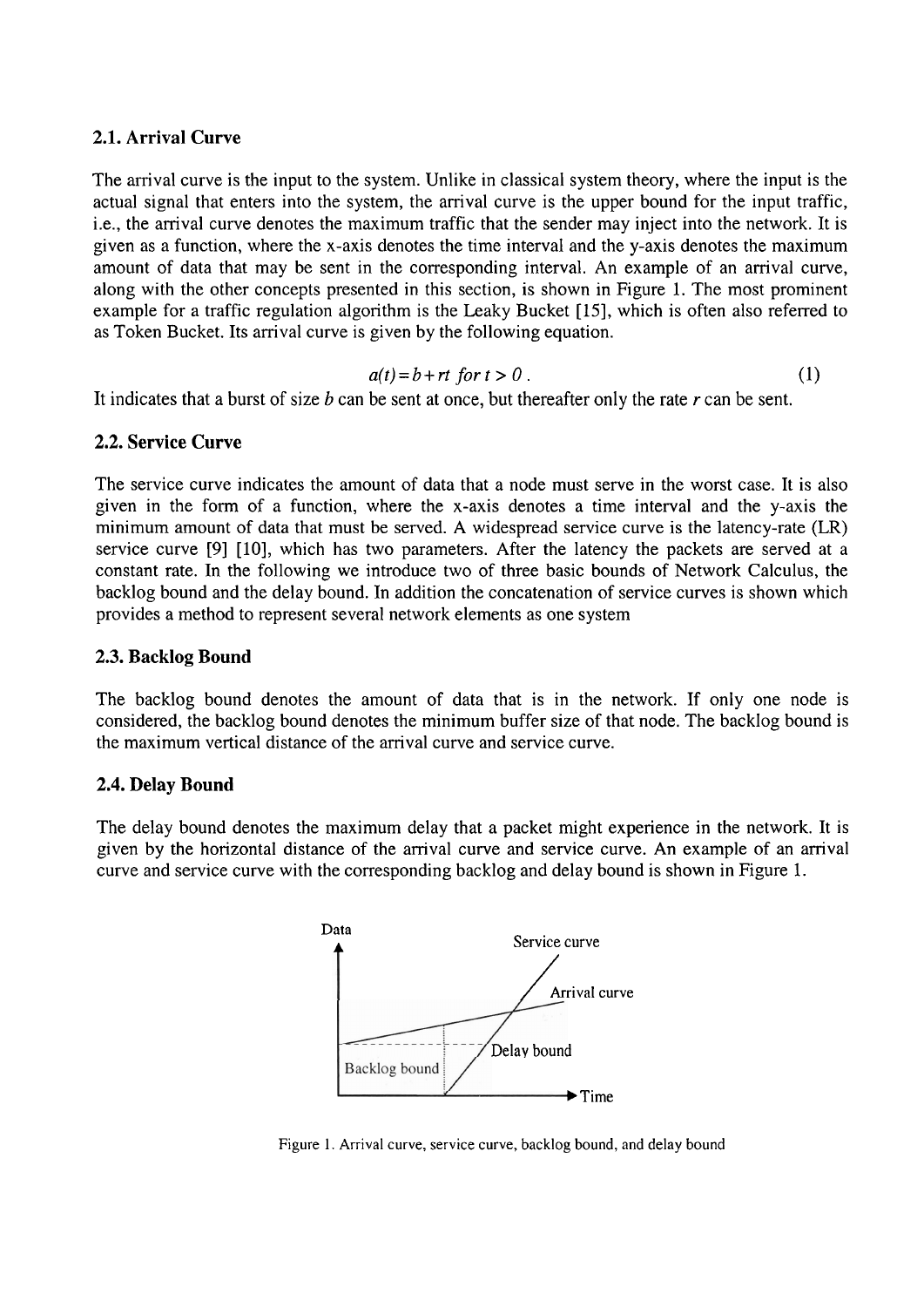#### **2.5. Concatenation**

The concatenation theorem allows the analysis of networks consisting of multiple nodes. It works analogous to classical system theory, where the transfer function of a system is given by the convolution of the transfer functions of the subsystems. The service curve of a path is given by the min-plus convolution of the service curves of the nodes along the path. The min-plus convolution is given by the following function, where  $\beta_l(t)$  and  $\beta_2(t)$  are the node service curves and  $\beta(t)$  is the service curve of the path consisting of these two nodes.

$$
\beta(t) = \min_{0 < \tau \leq t} \{ \beta_1(\tau) + \beta_2(t - \tau) \}. \tag{2}
$$

For a method how to intuitively convolve arbitrary functions the reader is referred to [11] (elaborated in [10]).

### **3. System Model**

Typically a business process is defined as a consecution of activities which creates a value to the customer. The automation of a business process by IT-systems is referred to as a workflow **[16].**  Assuming a business process which can be decomposed into several basic activities, each of these activities can be executed by a Web Service  $WS_i$  ( $i=1,...,n$ ). For details on the selection and invocation of a Web Service, the reader is referred to [17]. The selected and invoked Web Services can be composed to a Web Service workflow, which facilitates the selection and inter-connection of Web Services provided by different service providers or partners [17].

In the following we will analyze sequential Web Service workflows, i.e., each Web Service *WSi* is executed sequentially. The workflow can be decomposed into several subprocesses. Depending on the granularity of the activities, each subprocess can be further decomposed into subtasks. Considering a workflow consisting of *n* different activities the workflow controller has to ensure that task  $i (i=1,...,n)$  has to be executed before task  $i' (i'=1,...,n)$  if  $i < i'$ . For each task the workflow controller has to select the appropriate Web Service that provides the required functionality for the specific task  $i$  ( $i=1,...,n$ ) and has to create a detailed execution plan for determining which Web Service has to be invoked at which step in the workflow. For each activity there exist several Web Services which fulfill the required functionality of the task. The workflow controller has to create the execution plan, i.e., to select those Web Services, which are the most cost-efficient. Furthermore, it has to reduce the delay, maximize the throughput, and realize an optimal resource usage. In the considered system, the incoming requests for the execution of the workflow can arrive in a bulk at a specific time or can arrive constantly.

#### **4. Applying Network Calculus to Web Service Workflows**

#### **4.1. Arrival Curves and Service Curves**

As pointed out in the system model, requests to the system can arrive in different forms. Possibilities are bulk arrivals, constant rate arrivals or stochastic arrivals. Since our goal is to describe the deterministic worst-case behavior, we neglect purely stochastic arrival models, as they might cause the worst-case performance to be arbitrary bad, even if the probability for that case is low. The Token Bucket arrival curve is appropriate to capture the incoming request arrivals. It allows for setting the maximum size of the bulk of arrivals as well as the sustained rate.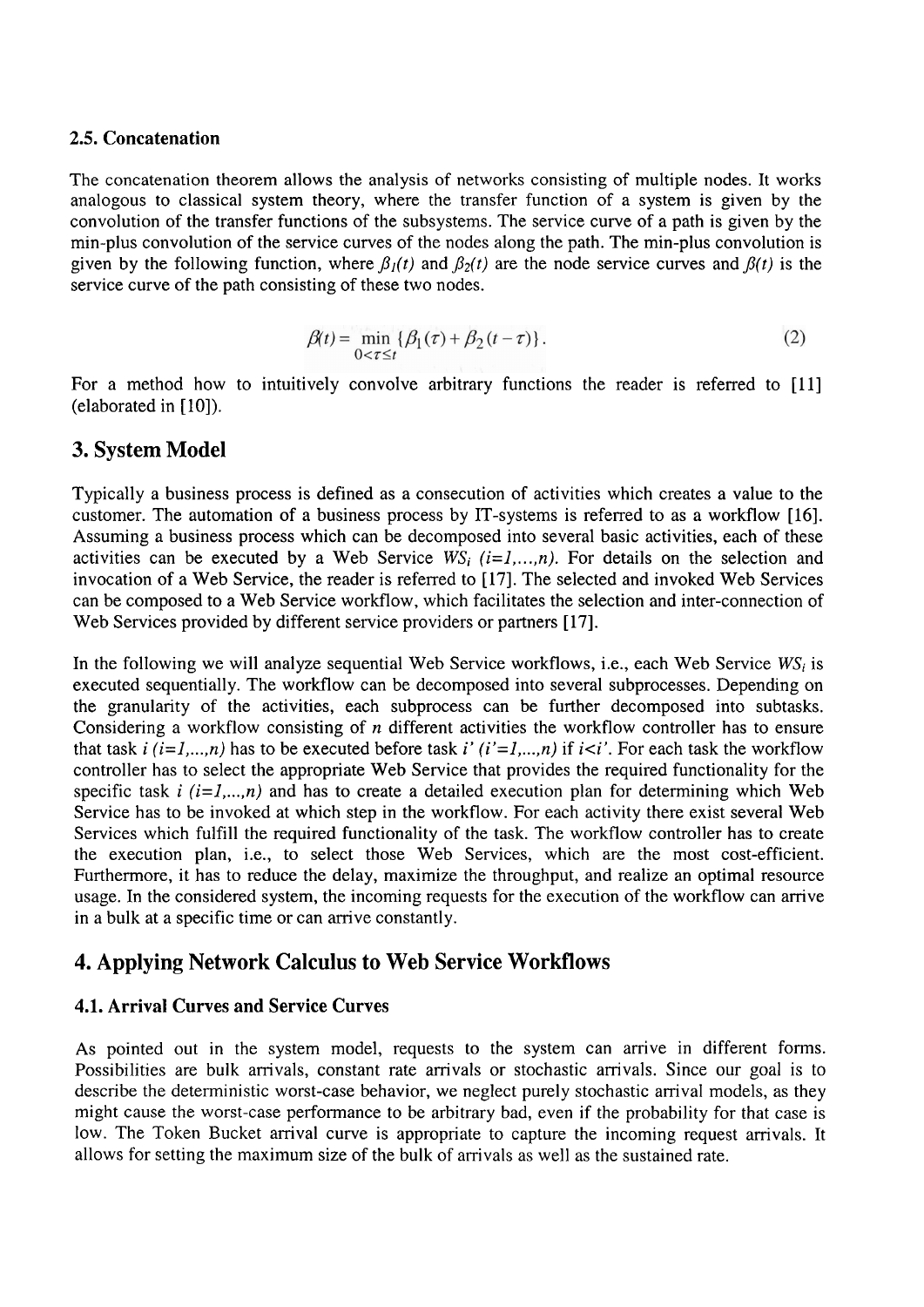The relevant parameters for our scenario to describe a Web Service are the response time and the rate at which requests can be serviced. Therefore, the service curve concept is well-suited to describe the performance of a Web Service. The latency-rate (LR) service curve [9] [10] grasps exactly the two aforementioned parameters. Beyond that, it is also possible to have service providers, which offer Web Services in the form of "the first 100 request are serviced with a rate 10 executions/second and the remaining ones with rate 5 executions/second". This is grasped by the L2R service curve [14], which will be neglected in our further analysis. Using sophisticated service curves allows the service provider to do cost differentiation. When determining the appropriate parameters of the service curve the effect of other workflows being executed at the server, possibly leading to congestion, must be incorporated as well.

As mentioned earlier, the examined workflow consists of sequentially executed Web Services. Hence, if a Web Service is described by a service curve, the workflow can be described as the concatenation of the service curves. This is an analogy to a network path, where the service curve of the path consists of the concatenation of the service curves of the nodes. In Table 1 the analogies of a packet switched network and a Workflow Management System (WFMS) facilitating Web Services for implementation purposes are summarized.

| Packet switched network  | <b>Workflow Management System</b>       |
|--------------------------|-----------------------------------------|
| Path through the network | Workflow                                |
| Node in the network      | Web Service                             |
| Packet                   | Request                                 |
| Throughput               | Rate at which requests can be processed |
| End-to-end delay         | Time until a workflow is completed      |

Table 1. Analogies between a packet switched network and the considered WFMS

#### **4.2. Application of the Theorems to Web Services**

In this section we interpret the theorems on the bounds in the context of Web Services and Web Service workflows, respectively. The delay bound indicates the worst-case response time that a request may have. It takes place when the largest possible bulk of requests arrives and the service provider offers exactly the service curve. This is shown in Figure 7. From the backlog bound it can be deduced how many requests are currently pending, which equals the amount of requests not yet executed.

## **4.3. Optimal Choice of Service Providers**

In order to use the best suited Web Services to realize the execution of the workflow, the workflow controller has to create the overall service curves for the workflow. Later it has to choose those Web Services with which it is able to maximize his throughput and to minimize the worst-case delay.

An example of such a workflow is shown in Figure 2. The incoming requests are described by the arrival curve  $a(t)$ , the worst-case of the processing of each Web Service *WS<sub>i</sub>* is specified with  $\beta_i(t)$ . The worst-case overall service curve of the workflow is depicted as  $\beta_{j,workflow}(t)$ . It must be noted that  $a(t)$  is not the actual input of the system and  $\beta_{j,workflow}(t)$  does not describe the actual scheduling. They are bounds for the input and the scheduler.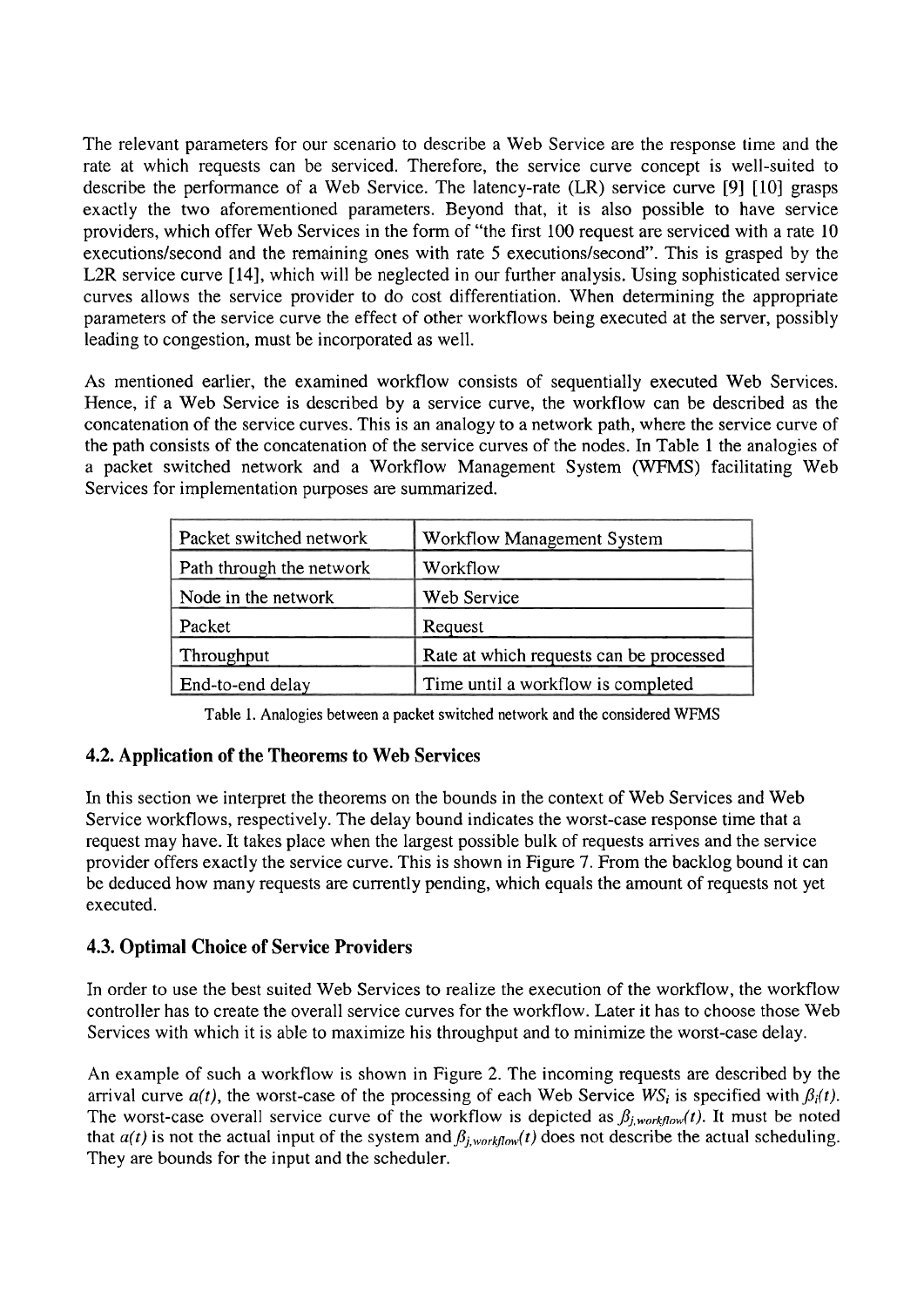

Figure 2. Web Service workflow

The results of [11] (elaborated in [10]) can be used to determine the optimal combination of service providers with respect to a certain goal. Minimizing the worst-case response time of a first request in a bulk is achieved by choosing for each task the Web Service with the service curve having the lowest latency and the highest execution rate.

The throughput is maximized as follows. For each Web Service the service curve with the highest rate is collected. Theses rates are compared, and the lowest of them is the highest achievable rate for the workfiow. Since it does not help if other service providers offer higher rates than the highest achievable rate, from them service curves offering the highest achievable rate can be chosen. Optimizing to a joint rate and delay requirement is done by selecting from each service provider the service curve with the lowest delay under the condition that the rate requirement is met.

## **5. Example**

Considering a generic credit process, the appropriate Web Service workflow has to be executed many times in a specific time period to serve all incoming requests. Assuming that the incoming requests, arriving at the Workfiow Management System, are constrained by a Token Bucket arrival curve *a(t)* with the rate *r* and a depth b.

Each Web Service offers a functionality, i.e., the execution of the requested service, to the service consumer. The amount of requests a Web Service *WS<sub>i</sub>* is able to serve within a specific time slot – which is specified respectively negotiated with the service provider in the  $SLAs - can$  be modeled as a worst-case with a service curve  $\beta_i(t)$ . Figure 3 shows our example process, which will be analyzed in the following. The credit process can be decomposed into the subprocesses loan request, credit assessment, servicing, and workout.



Figure **3.** Generic Credit Process

In order to model the incoming requests to execute the credit process, we will use two Token Bucket arrival curves in our example, as depicted in Figure 4.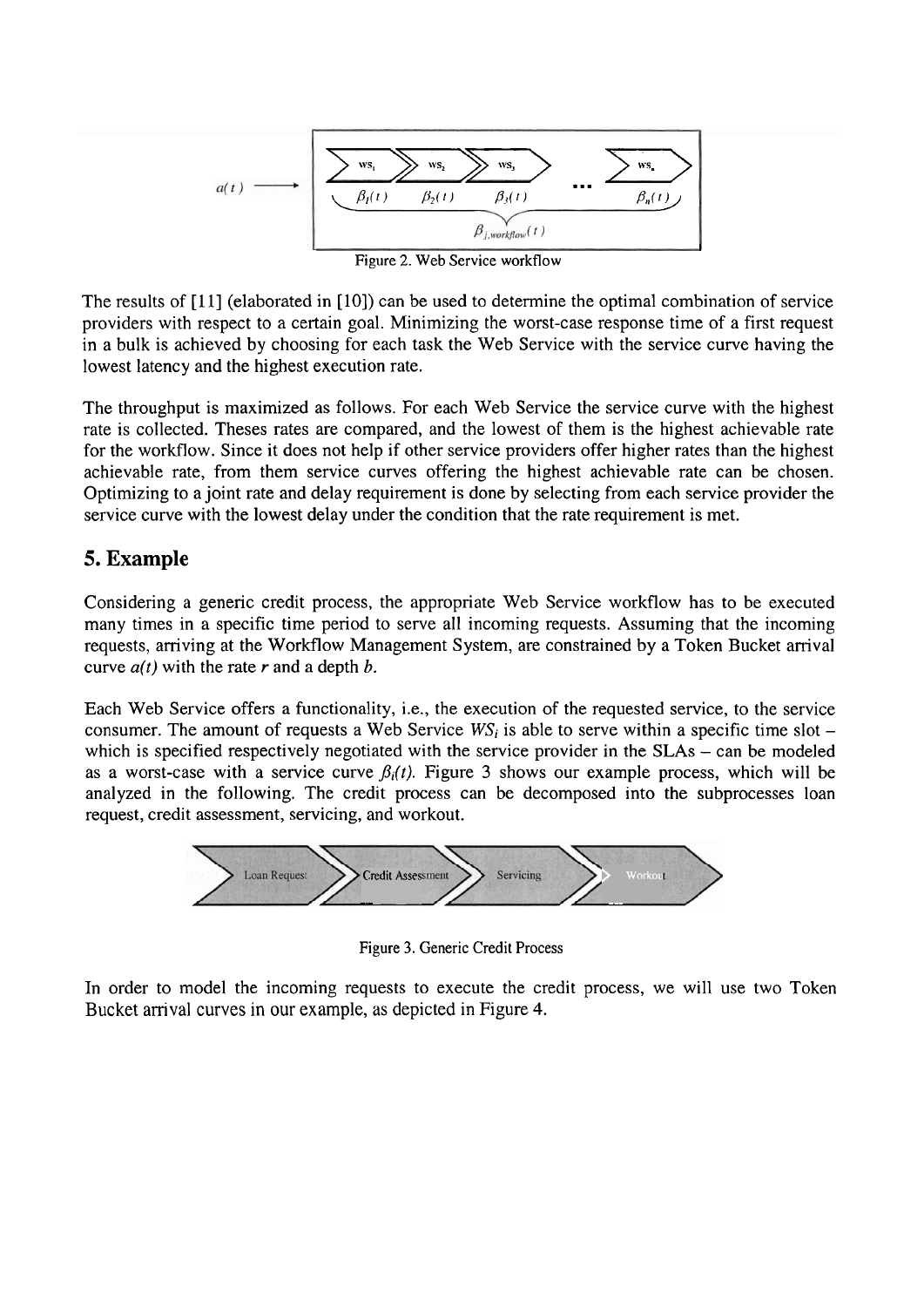Incoming requests



Figure 4. Arrival curves for incoming execution requests

For the execution of each task, a Web Service can be used which is offered by a service provider. Furthermore there exist service providers offering several Web Services which fulfill the required functionality for each task, as e.g. the loan request. In order to reduce the complexity of the example it is assumed that there are three Web Services available for the first task and two Web Services for each of the remaining tasks. In the following, the Web Services for the first task are denoted as  $WS_{1,1}$ ,  $WS_{1,2}$ ,  $WS_{1,3}$  where the first index denotes the activity and the second index the number of the considered Web Service, which fulfills the required functionality of this task. The Web Services for the second task are denoted as  $WS_{2,1}$ ,  $WS_{2,2}$  and so on.

Each Web Service offers different service levels. **A** Web Service needs some time for initialization (latency I) and thereafter begins with the execution of requests with a specific rate r. The differences between the offered Web Services are on the one hand the time needed for initialization, i.e., the latency  $l$ , and on the other hand the execution rate r. This behavior can be described with rate latency service curves as shown for the first task in Figure 5.



In this example the execution of  $WS_{1,l}$  starts with a small latency  $l_{1,l}$  and with a slow execution rate  $r_{1,1}$ . WS<sub>1,2</sub> has the same latency of  $l_{1,2}$  but a higher execution rate  $r_{1,2}$ . The highest execution rate  $r_{1,3}$ with the largest latency of  $l_{1,3}$  has  $WS_{1,3}$ . Figure 6 describes the service curves for the offered Web Services for the remaining tasks. The challenge for the workflow controller will be to invoke those Web Services in order to achieve the lowest delay respective the highest throughput. Thus, with the introduced concatenation theorem it is able to construct the overall service curves for the process for the different chosen Web Services and can optimize his throughput and minimize the delay.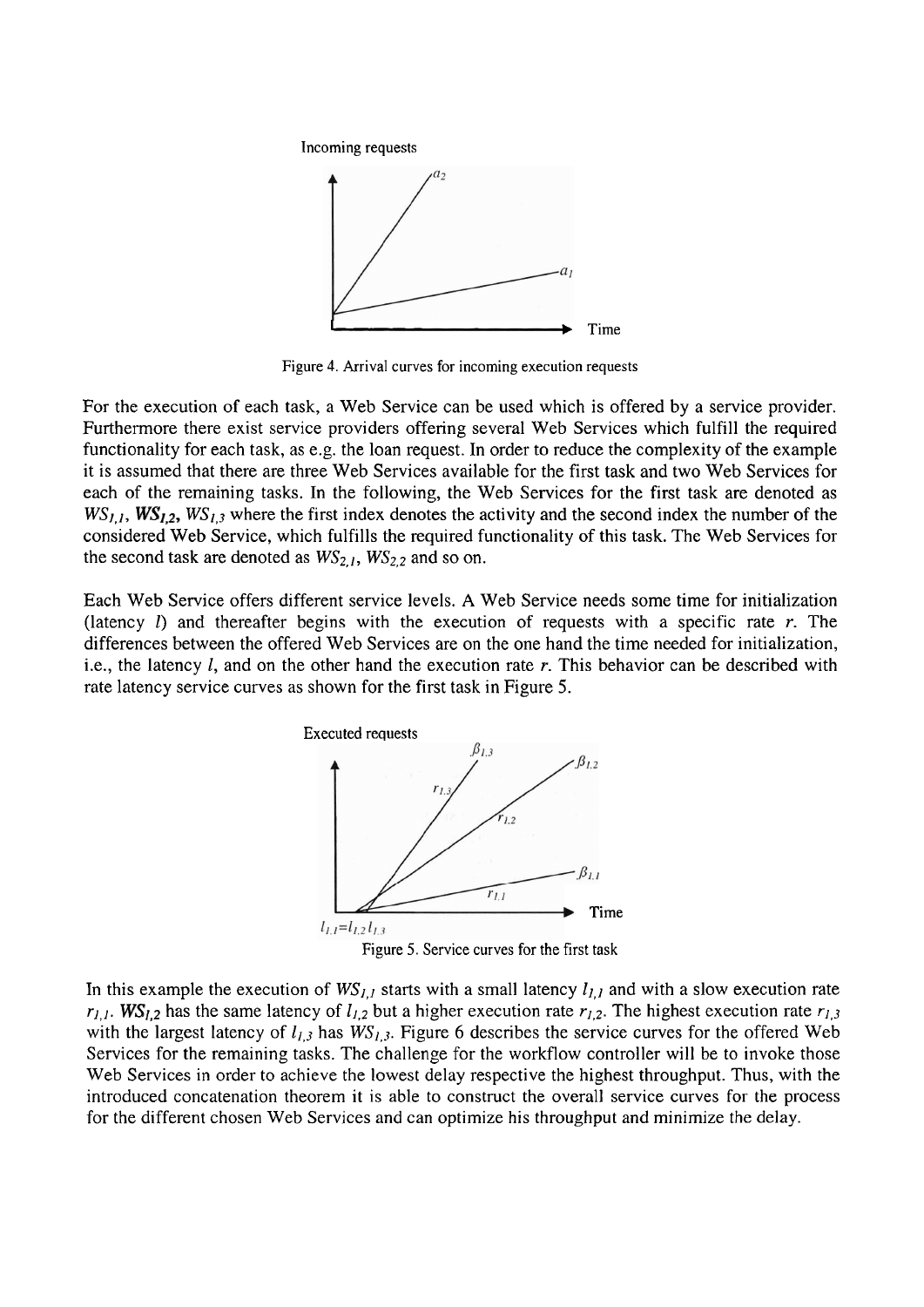

Figure 6. Service curves for the remaining tasks

#### **5.1. Delay Analysis**

If the workflow controller chooses  $WS_{1,1}$ ,  $WS_{2,1}$ ,  $WS_{3,1}$ , and  $WS_{4,1}$  to execute the process, the overall service curve results in  $\beta_{l,workflow}$  with the delay  $d_l$  shown in Figure 7.



The maximum delay that a request will take to complete is denoted by the dashed line. This delay  $d<sub>l</sub>$ sets in for the last request that arrives in the largest possible bulk allowed by the arrival curve and the service provider waiting its full latency before starting to service requests. It is also to be noted that the throughput could be increased by choosing the service curve  $\beta_{1,2}$ , but it is not required in this case as the rate of the arrival can be serviced this way as well. However, the delay could be reduced when using  $\beta_{1,2}$ . In these deliberations it becomes clear that optimizing the choice of Web Services is a non-trivial problem.

#### **5.2. Throughput Analysis**

In order to optimize the throughput of the process, the workflow controller has to choose the Web Services with the highest execution rates. In our example this would comply with  $WS_{1,3}$ ,  $WS_{2,2}$ ,  $WS_{3,2}$ , and  $WS_{4,2}$ . The overall service curve results in  $\beta_{2,workflow}$  which is shown in Figure 8. In this case it becomes clear, that even though the rate is higher, the latency prior to the first request processed is higher than in the previous example.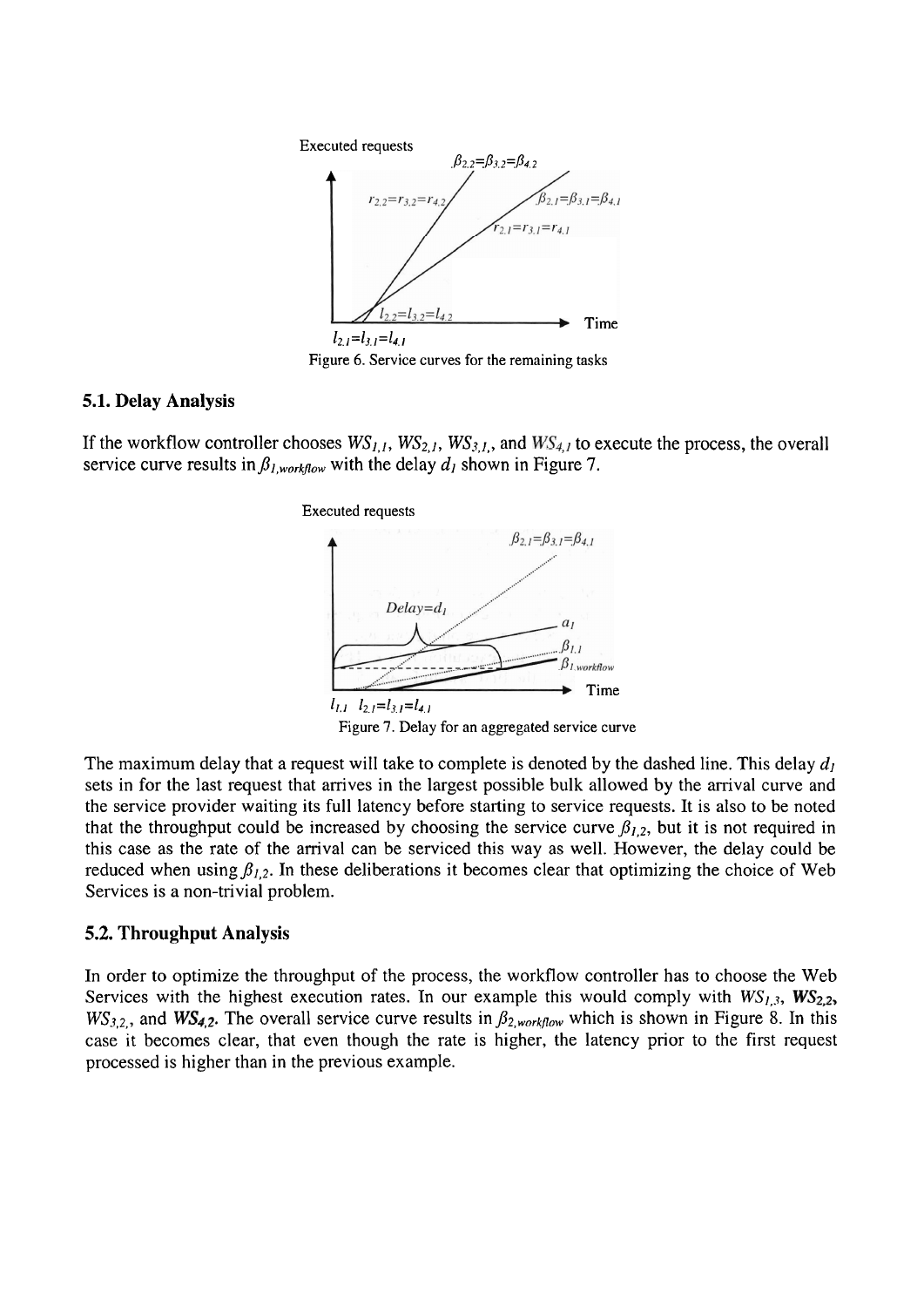

## **6. Conclusion**

In this paper we propose a worst-case performance model for Web Service workflows. The rationale of this model is to apply results from network calculus to Web Service workflows. The concept of arrival curves is used to describe the amvals of requests. The concept of service curves is well-suited to capture the service offered by a service provider. Further, service curves allow a flexible description of the services offered by the service provider, which is useful when charging is taken into account. It is shown how the delay and the throughput of a workflow execution can be optimized.

We understand that the sequential workflows considered in this paper are only a subset of the workflows encountered in reality. However, network calculus allows the analysis of complex networks (and therefore complex workflows) containing complex arrival and service patterns, loops, forking and joining paths, etc. [4] [9]. Incorporating these concepts in the analysis of workflows is subject of our future work.

Beyond that, our further research aims at extending our approach with a cost model and formulating an optimization problem. Further, we will enhance the approach considering workflow parallelization and other resource planning problems and implement our results in a prototype.

#### **Acknowledgments**

This work is supported in part by the E-Finance Lab e.V., Frankfurt am Main, Germany (http://www.efinancelab.com).

## **References**

- [1] Aalst, W. M. P. v. d., Hee, K. M. v.: Workflow Management: Models, Methods, and Systems. MIT press, Cambridge MA (2002).
- [2] Almeida, V. A. F., Menascé, D. A.: Capacity Planning: An Essential Tool for Managing Web Services. In: IT Professional 4:4 (2002) 33-38.
- [3] Alonso, G., Casati, F., Kuno, H., Machiraju, V.: Web Services. Concepts, Architectures and Applications. Springer-Verlag, Berlin Heidelberg New York (2004).
- **[4]** Baccelli, F.; Cohen, G.; Olsder, G.-J.; Quadrat, J.-P.: Synchronization and Lineanty: An Algebra for Discrete Event Systems. John Wiley and Sons (1992).